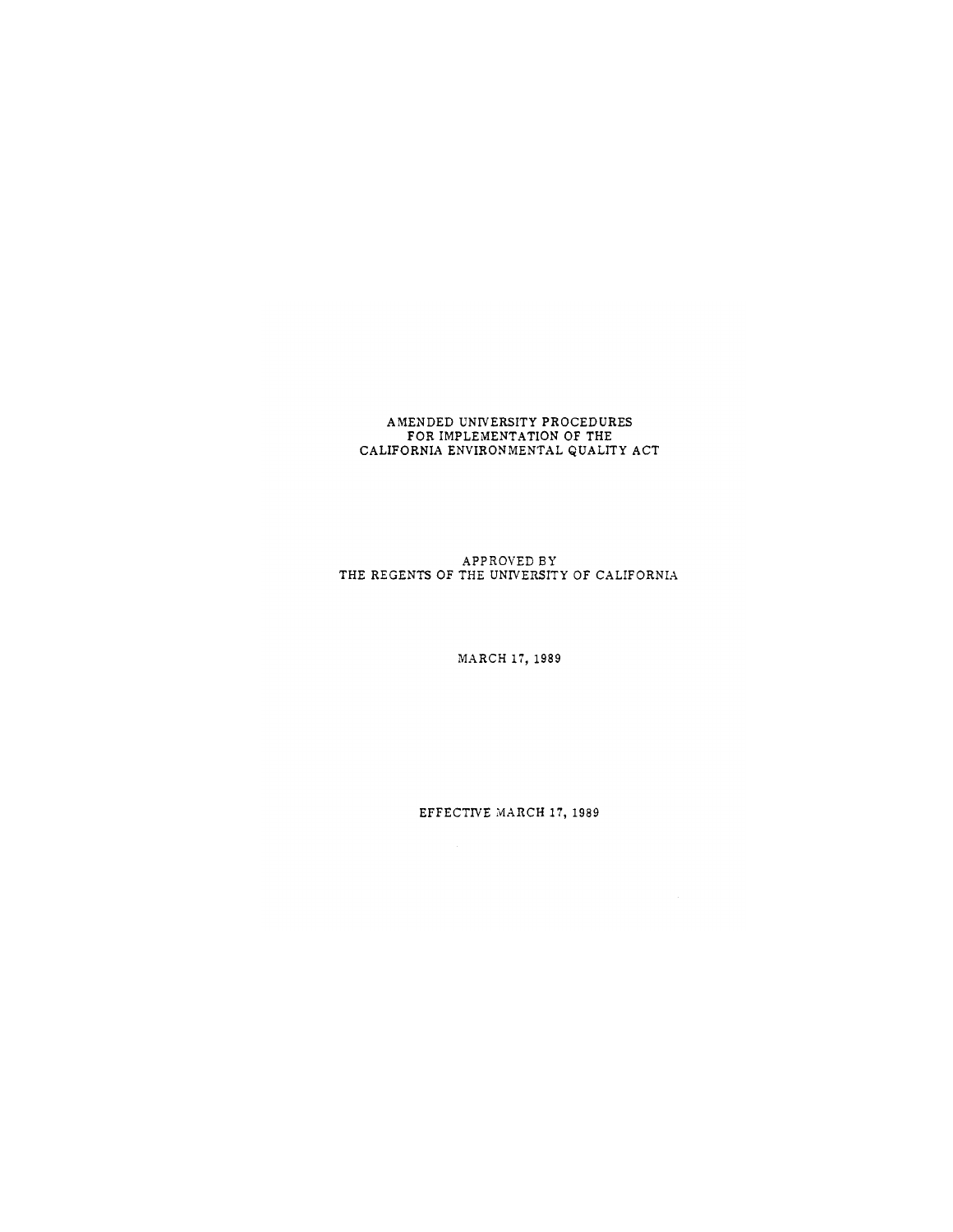University of California Office of the President March 1989

## AMENDED UNIVERSITY PROCEDURES FOR IMPLEMENTATION OF THE CALIFORNIA ENVIRONMENTAL QUALITY ACT Effective March 17, 1989

AUTHORITY AND PURPOSE  $T_{\perp}$ 

> The procedures adopted herein implement the requirements of the California Environmental Quality Act of 1970 (herein CEQA), Public Resources Code sections 21000, et seq., and the State CEQA Guidelines for the Implementation of CEQA promulgated by the Office of the Secretary for Resources, 14 California Administrative Code sections 15000, et seq. (herein, CEQA Guidelines).

II. INCORPORATION OF CEQA AND THE CEQA GUIDELINES

CEQA and the CEQA Guidelines, including all subsequent amendments thereto, are hereby incorporated by reference and made part of these procedures.

## III. SUPPLEMENTAL PROCEDURAL REQUIREMENTS

In addition to the procedural requirements set forth in the CEQA and the CEQA Guidelines, the following procedural requirements apply to University projects subject to CEQA:

A. Mandatory Public Hearing

> The University shall conduct a public hearing on all projects for which an Environmental Impact Report (EIR) will be prepared. The hearing will be conducted following the publication of the Draft EIR; the purpose of the hearing will be to provide the public with an opportunity to comment upon and present evidence relating to the proposed project and the Draft EIR.

 $B<sub>1</sub>$ Contents of Administrative Record

> For purposes of considering the basis upon which the University determines to approve or disapprove a proposed project and the environmental documents describing such a project, the following documents will serve as the administrative record: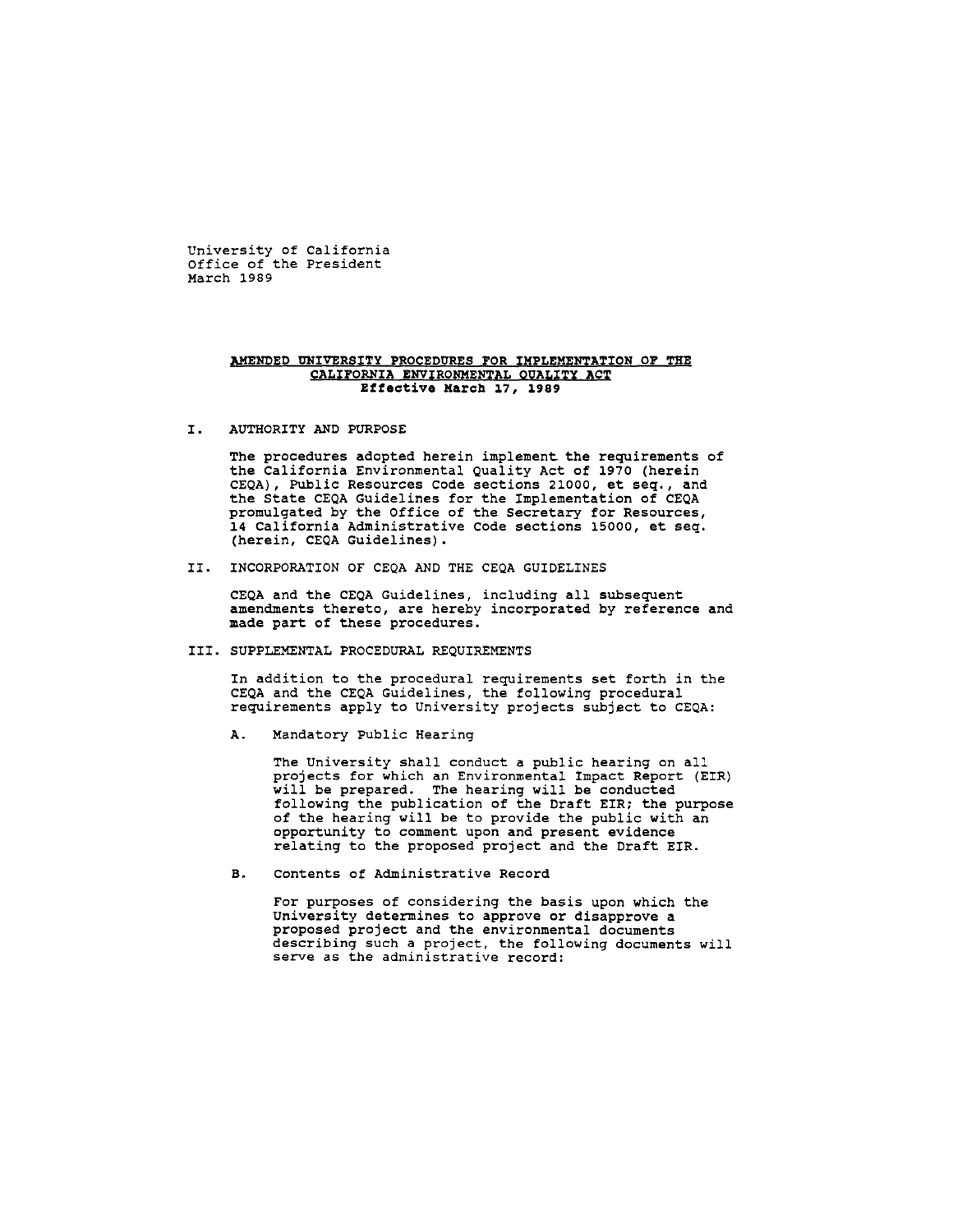(1) For projects which are exempt from CEQA:

Environmental Impact Classification form (EIC)

Initial Study

Documents referenced in whole or in part in the EIC or Initial Study

Correspondence and other documents relating to the proposed project received by the University prior to a decision to approve or disapprove the project

University responses to such correspondence and other documents

The University's decision to approve or disapprove the project

Notice of Exemption

(2) For projects which are not exempt from CEQA and which will not have a significant effect on the environment:

**EIC** 

Initial Study

Proposed Negative Declaration

Notice of Completion

Documents referenced in whole or in part in the EIC, Initial Study, and proposed and final Negative Declaration

Public notification(s) of the proposed Negative Declaration for the proposed project

Correspondence and other documents relating to the proposed environmental review of the project which was received by the University prior to a decision to approve or disapprove the project

University responses to such correspondence and to other documents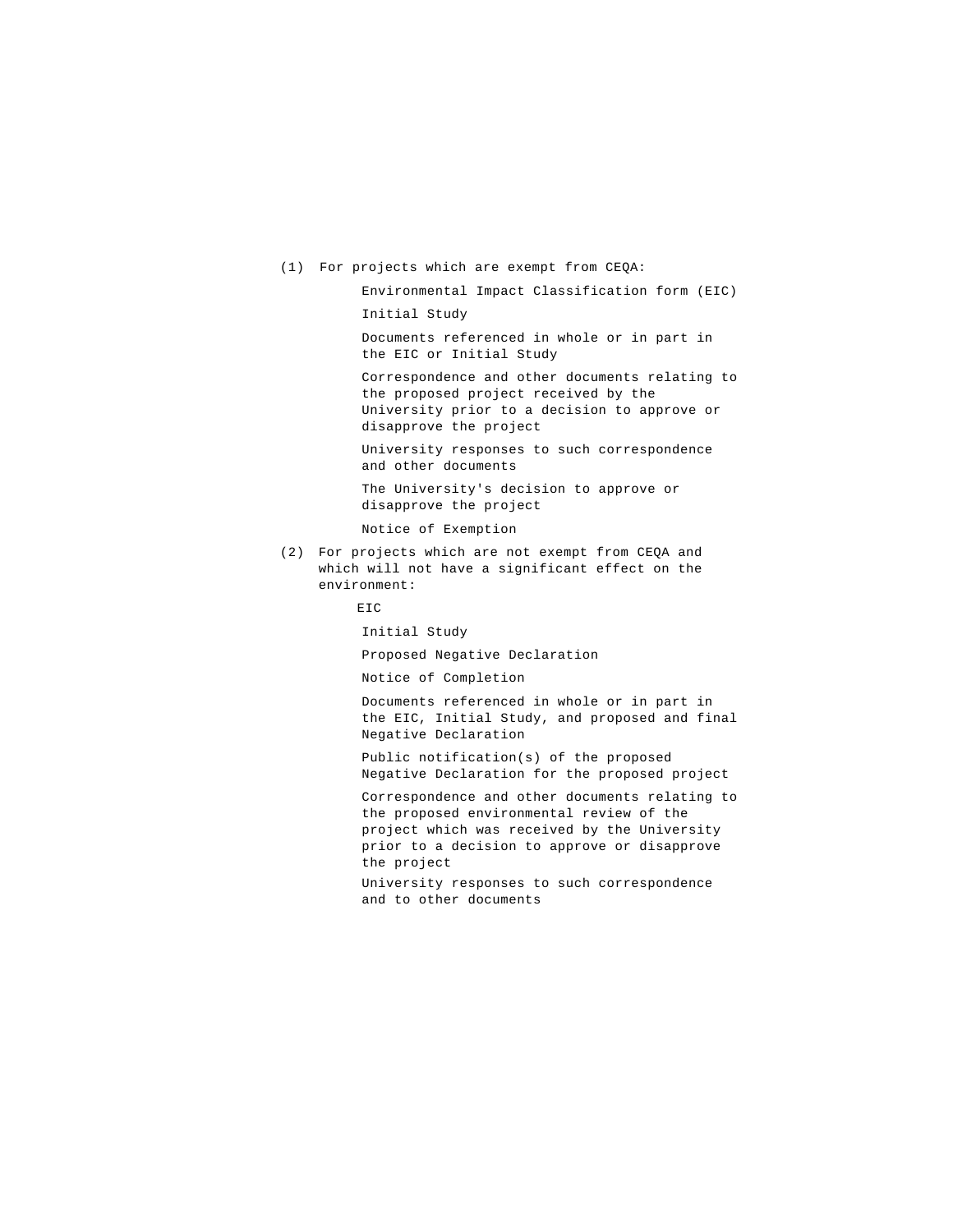The University decision, including findings to approve or disapprove the proposed project, and its accompanying environmental documents

Notice of Determination (NOD)

(3) For projects which may have a significant effect on the environment:

```
EIC
```
Initial Study

Notice of Preparation

Draft EIR

Notice of Completion

Final EIR

NOD and Certification of Final EIR

Public notification(s) and correspondence relating to the scheduling of any scoping meeting(s) for the proposed project

Public notification(s) and correspondence relating to the scheduling of the hearing on the proposed project and Draft EIR

Public notification(s) and correspondence relating to the availability of the Notice of Preparation, Notice of Completion, availability of the Draft EIR, NOD, and Certification of Final EIR

Transcript and other records of testimony received by the University at the public hearing on the proposed project

Correspondence and other documents relating to the proposed project which was received by the University during the public hearing or public review period prior to a decision to approve or disapprove the project

The University decision, including a statement of overriding considerations and findings, to approve or disapprove the proposed project and its accompanying environmental documents